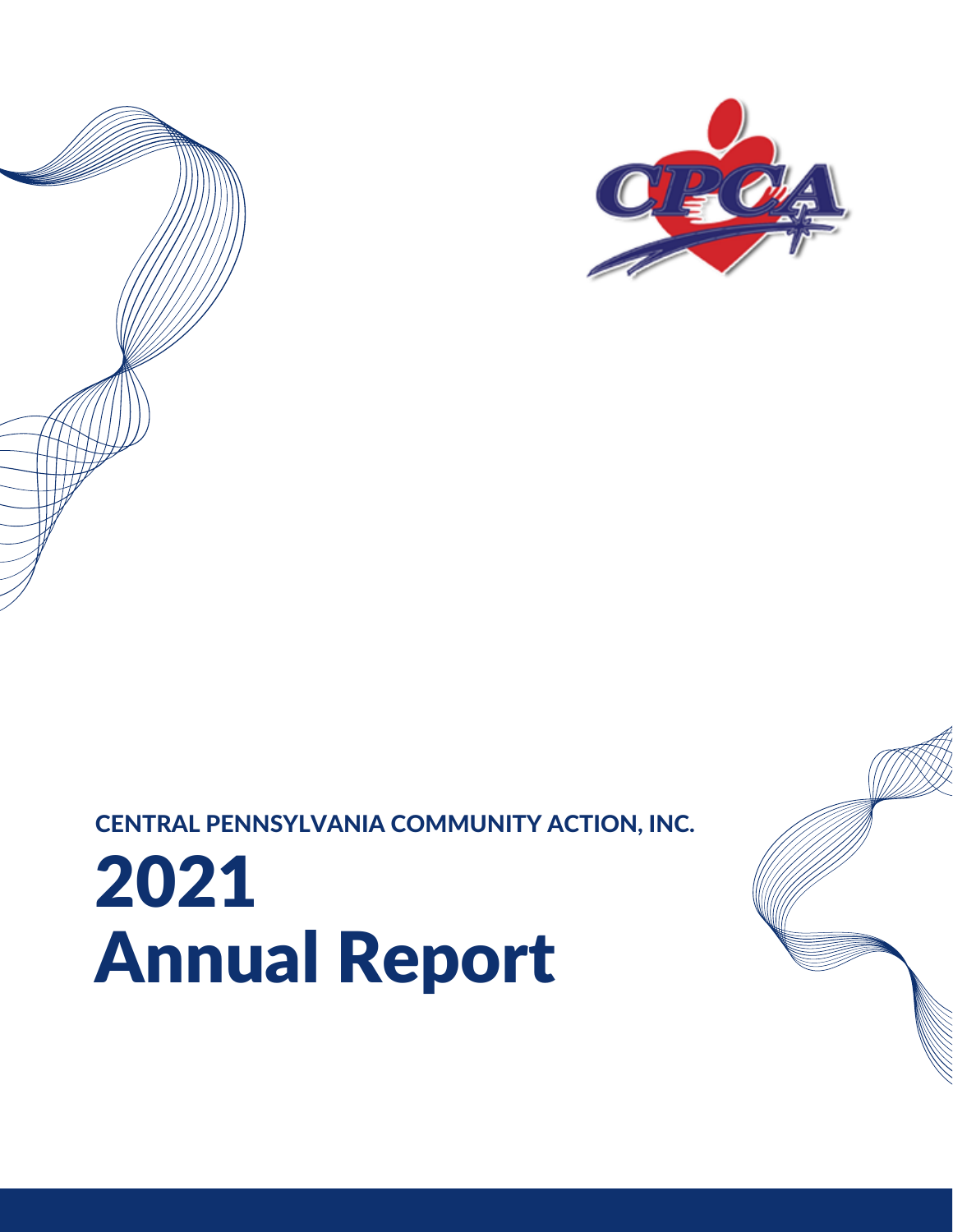Community Action was initially established on November 14, 1965 and was incorporated as **Central Pennsylvania Community Action, Inc. (CPCA)** on December 14, 1967. The organization embarked on providing services to families and individuals with low to moderate incomes in Centre and Clearfield counties. Today, we have five (5) outreach office locations: in Clearfield County—Clearfield, Houtzdale; and Centre County— Aaronsburg, Bellefonte, and Philipsburg. With locations throughout the two counties, CPCA is able to provide our programs and services to the communities, families and individuals we support.

## Who We Serve

The following data demonstrates characteristics of those served by Central Pennsylvania Community Action, Inc. in 2021 for whom demographic information was obtained.





In meeting our mission, CPCA provides many programs and services to assist communities, families, and individuals. We maintain partnerships with other organizations to help fill gaps.

We offer affordable rental housing, weatherization, mortgage and utility assistance programs, medical transportation assistance and food programs throughout Centre and Clearfield Counties.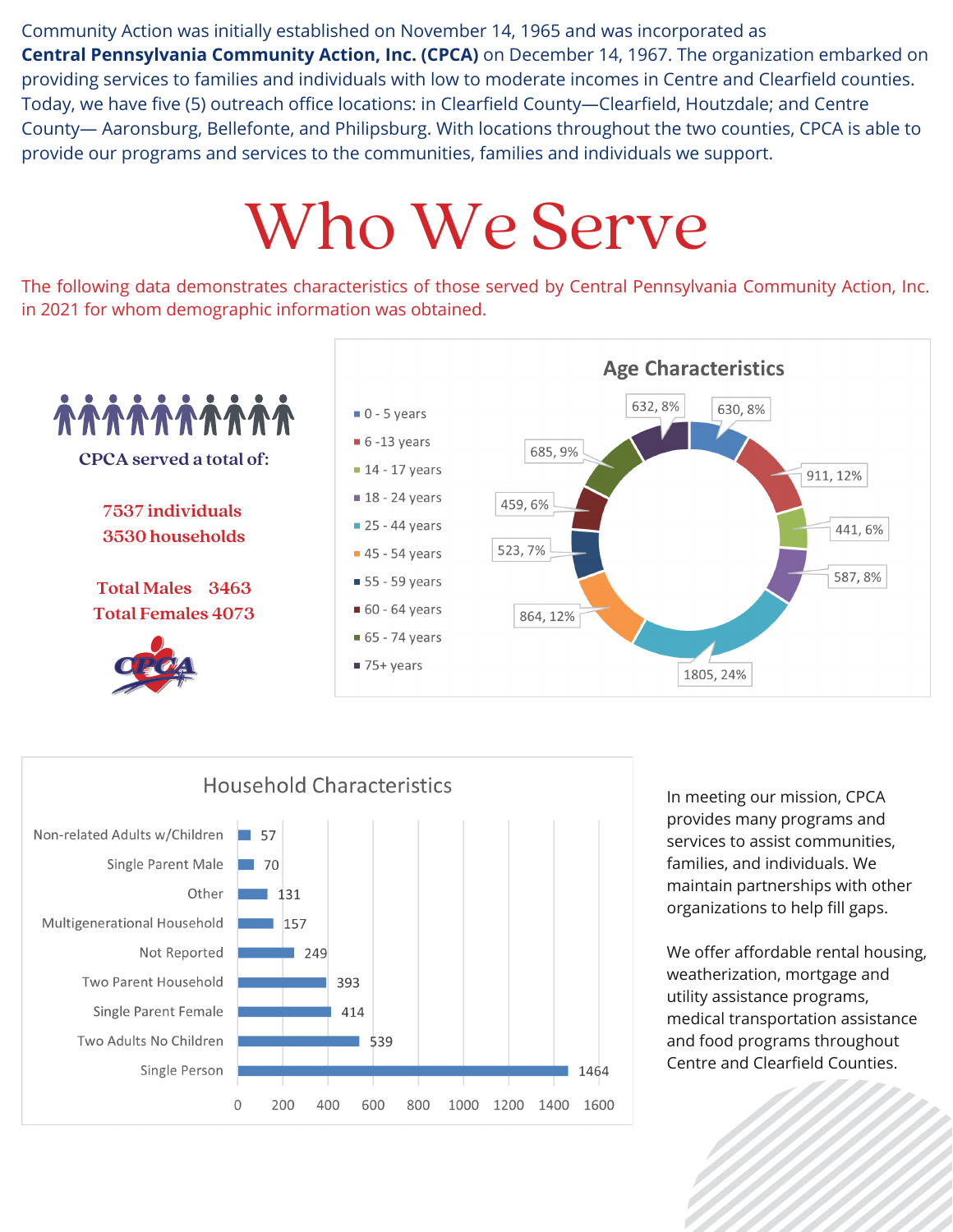



### **Housing & Utility Assistance**

The Housing & Utility Assistance Program helps individuals and families who are experiencing or at risk for homelessness.

Rental Payments 2156 Utility Payments 1649 Deposit Payments 29 Utitity Arrears 1770

Mortgage Payments 11

#### **Food and Nutrition**

Helping individuals and families combat food insecurity in both Centre and Clearfield Counties:

> 5021 Unduplicated Individuals 2370 Unduplicated Families

#### **Medical Assistance Transportation Program (MATP)**

MATP assures transportation is available for consumers to and from medical providers.

1493 Individuals Served 1139 Households Served 46,356 Total Trips

#### **Weatherization**

Every year, CPCA increases energy efficiency in homes while creating safer, healthier, and more comfortable homes through our weatherization services.

- 418 Home Repairs
- 668 Energy Efficiency Improvements
- 560 Healthy Homes Services

#### **Affordable Housing**

CPCA through it's affiliate corporations provides affordable housing opportunities that target diverse populations (i.e. low-income; senior, mental health, and specialized housing).

> 224 Individuals 139 Households

**OUR MISSION**

**"Strengthening communities in Centre and Clearfield counties by helping families and individuals to become self-sufficient." Helping People. Changing Lives.**